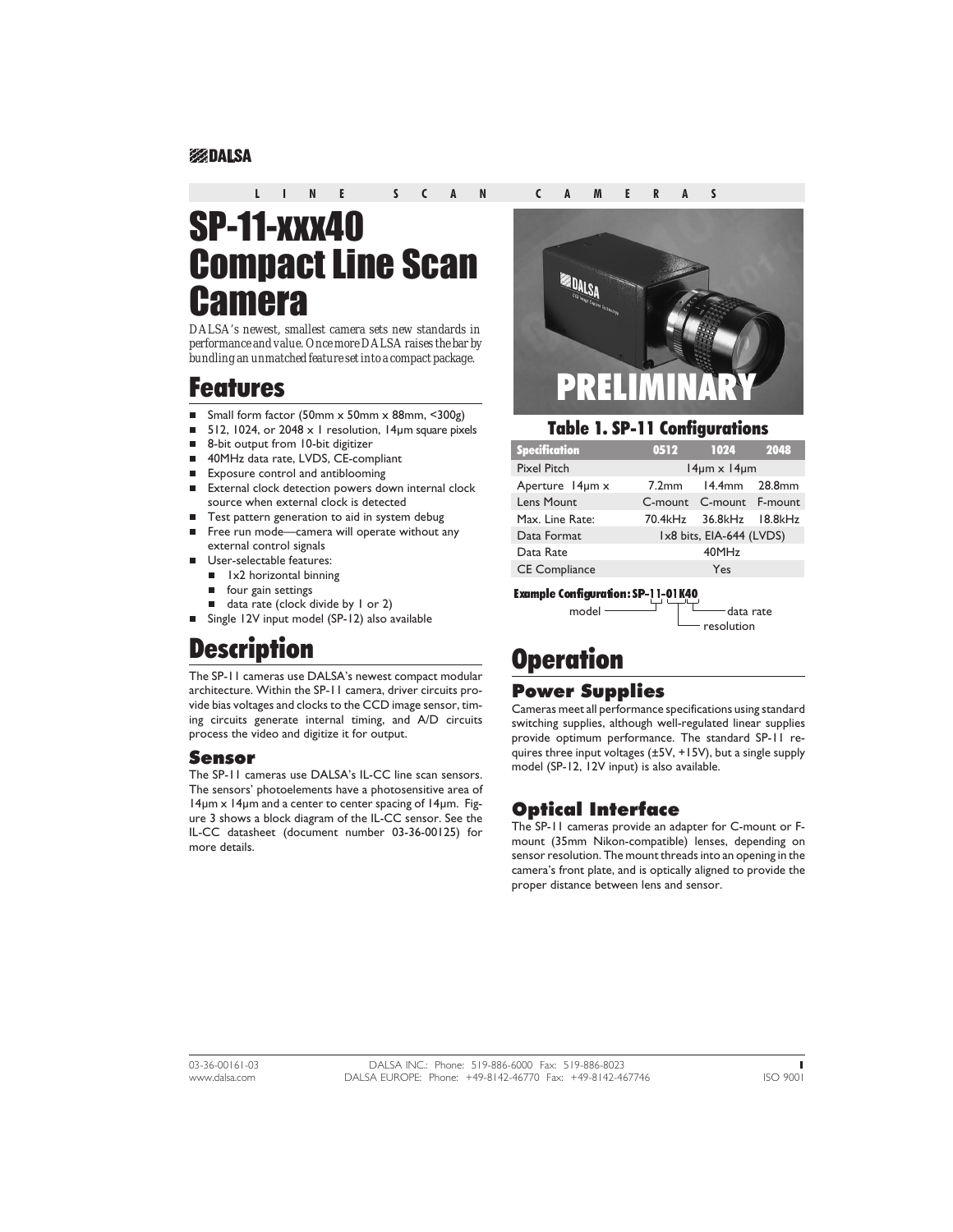

### Electrical Interface

All connectors are on the camera rear plate. The standard SP-11 uses Hirose HR10A series 6-pin circular connector for power and a MDR36 (mini D-shell) for data and control signals. Data, clocking, and control signals use the EIA-644 (LVDS) standard for data transmission.

### Input Control Signals

Control signals are differential, requiring complements denoted with a "B" suffix (e.g. BIN, BINB). All inputs are optional and default to logic high.

Most applications will use an EXSYNC input to control line rate, but the SP-11 can operate in "free-run mode" in which it outputs data without requiring any inputs.

### Table 2. EXSYNC and PRIN

#### **EXSYNC and PRIN are used together, as outlined below.**

| <b>EXSYNC</b>                                   | <b>PRIN</b>                          | <b>Camera Operation</b>                                                                                                                                                                                                                                          |
|-------------------------------------------------|--------------------------------------|------------------------------------------------------------------------------------------------------------------------------------------------------------------------------------------------------------------------------------------------------------------|
| Supplied from<br>external source<br>(Min 300Hz) | Disabled or<br>unconnected<br>(high) | Edge Mode:<br><b>EXSYNC</b> falling edge triggers line<br>readout. Camera integrates incident light<br>from the falling edge of EXSYNC to the<br>next falling edge of EXSYNC.                                                                                    |
| Supplied from<br>external source<br>(Min 300Hz) | <b>Fnabled</b><br>(low)              | Level Mode:<br><b>EXSYNC</b> falling edge triggers line<br>readout. Camera integrates incident light<br>while EXSYNC is high (from rising edge<br>of EXSYNC to falling edge of EXSYNC).<br>While EXSYNC is low, the camera does not<br>integrate incident light. |
| Unconnected*                                    | Disabled or<br>unconnected<br>(high) | Free Run Mode-<br>Camera operates at maximum line rate<br>until it receives an EXSYNC edge. No<br>exposure control.                                                                                                                                              |
| Unconnected*                                    | <b>Fnabled</b><br>(low)              | Free Run Mode:<br>Camera operates at maximum line rate<br>until it receives an EXSYNC edge. Each<br>line is only exposed for $\sim$ 400ns.                                                                                                                       |

\* Free run is disabled when the camera receives an EXSYNC edge. The camera will not free run again until it is powered off and on again.

### Table 3. Control Signals

**These control inputs can be used independently of each other.**

| <b>MCLK</b>  | Unconnected                   | Internal MCLK controls pixel rate<br>(40MHz)                                    |                  |  |  |
|--------------|-------------------------------|---------------------------------------------------------------------------------|------------------|--|--|
|              | Supplied<br>externally        | MCLK controls pixel rate (maximum<br>40MHz)                                     |                  |  |  |
| <b>SPEED</b> | <b>Unconnected</b><br>or High | Pixel rate $=$ MCLK rate                                                        |                  |  |  |
|              | l ow                          | Pixel rate $=$ MCLK/2                                                           |                  |  |  |
| <b>BIN</b>   | <b>Unconnected</b><br>or High |                                                                                 | No binning       |  |  |
|              | l ow                          | Camera combines the charge<br>collected by two horizontally<br>adjacent pixels. |                  |  |  |
| <b>GAIN</b>  |                               | <b>GAIN1</b> High or<br>Unconnected                                             | <b>GAIN1 Low</b> |  |  |
|              | GAINO High or<br>Unconnected  | 8x (default)                                                                    | 4х               |  |  |
|              | <b>GAINO Low</b>              | 2x                                                                              | lx               |  |  |

### Output Signals

These signals indicate when data is valid, allowing you to clock the data from the camera to your acquisition system:

#### Clocking Signal Indicates

STROBE (rising edge)

LVAL (high) Outputting valid line<br>
STROBE (rising edge) Valid data

#### **Digital Data**

The SP-11 digitizes to 10 bits and outputs the most significant 8 bits in LVDS format on a MDR36 connector.

After the end of each valid line, the camera outputs two isolation pixels and four test pattern pixels. These pixels alternate between 10101010 and 01010101 (eg. 170, 85, 170, 85).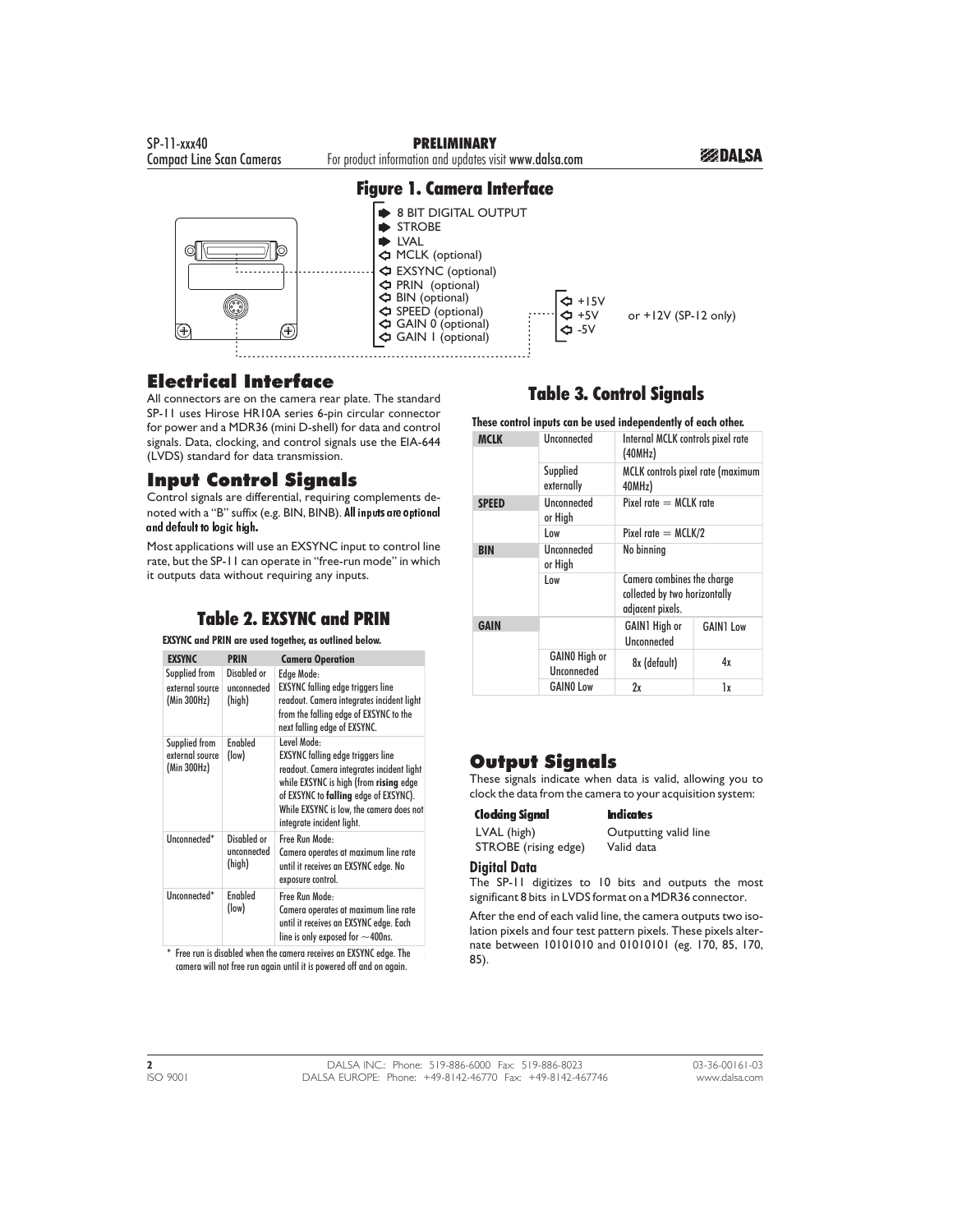| riyuru <i>l</i> .<br>LUIIIICLIUI FIIIUUIS                                         |                                                                                |                               |                                  |                       |                                                                                            |                 |
|-----------------------------------------------------------------------------------|--------------------------------------------------------------------------------|-------------------------------|----------------------------------|-----------------------|--------------------------------------------------------------------------------------------|-----------------|
|                                                                                   | <b>Power Connector</b>                                                         |                               | Pin<br>Signal                    | Current               |                                                                                            |                 |
| 1<br>$\overline{2}$<br>3                                                          |                                                                                | 1<br>$\overline{2}$<br>3<br>4 | $+5V$<br>$+5V$<br>$+15$<br>$-5V$ | 680mA<br>80mA<br>80mA | Camera meets all performance<br>specifications using standard<br>switching power supplies. |                 |
|                                                                                   | <b>Mating Part: HIROSE</b><br><b>HR10A-7P-6S</b>                               | 5<br>6                        | GND<br>GND                       |                       | <b>Voltage Input Tolerance:</b><br>$\pm$ 250mV on all supplies.                            |                 |
|                                                                                   | <b>Control &amp; Data Connector</b>                                            |                               |                                  |                       |                                                                                            |                 |
| 18<br>1<br>All data and control signals use<br>EIA-644 (LVDS) format.<br>36<br>19 |                                                                                |                               |                                  |                       |                                                                                            |                 |
|                                                                                   | Mating Part: 3M 10136-6000EC series<br>Cable: 26AWG 100W shielded twisted pair |                               |                                  |                       |                                                                                            |                 |
| Pin                                                                               | <b>Signal</b>                                                                  | Pin                           | <b>Signal</b>                    | <b>Description</b>    |                                                                                            | <b>Default</b>  |
| 1                                                                                 | <b>SPFFD</b>                                                                   | 19                            | <b>SPEEDB</b>                    | Controls data rate    |                                                                                            | 40MHz           |
| $\overline{2}$                                                                    | <b>GAINO</b>                                                                   | 20                            | <b>GAINOB</b>                    | Controls gain         |                                                                                            | High            |
| 3                                                                                 | Future use                                                                     | 21                            | Future use                       |                       | Not used: Do not connect                                                                   |                 |
| 4                                                                                 | <b>GAIN1</b>                                                                   | 22                            | <b>GAIN1B</b>                    | Controls gain         |                                                                                            | High            |
| 5                                                                                 | <b>MCLK</b>                                                                    | 23                            | <b>MCLKB</b>                     |                       | Controls master clock frequency                                                            | 40MHz           |
| 6                                                                                 | <b>PRIN</b>                                                                    | 24                            | <b>PRINB</b>                     | Exposure control      |                                                                                            | <b>Disabled</b> |
| 7                                                                                 | <b>EXSYNC</b>                                                                  | 25                            | <b>EXSYNCB</b>                   |                       | Controls line rate/exposure time                                                           | Free run        |
| 8                                                                                 | <b>BIN</b>                                                                     | 26                            | <b>BINB</b>                      |                       | Controls pixel binning (summing)                                                           | <b>Disabled</b> |
| 9<br>10                                                                           | D7<br>D6                                                                       | 27                            | D7B<br>D6B                       |                       |                                                                                            |                 |
| 11                                                                                | D <sub>5</sub>                                                                 | 28<br>29                      | D <sub>5</sub> B                 |                       |                                                                                            |                 |
| 12                                                                                | D <sub>4</sub>                                                                 | 30                            | D <sub>4</sub> B                 |                       |                                                                                            |                 |
| 13                                                                                | D3                                                                             | 31                            | D3B                              | Data bits             |                                                                                            |                 |
| 14                                                                                | D <sub>2</sub>                                                                 | 32                            | D <sub>2</sub> B                 |                       |                                                                                            |                 |
| 15                                                                                | D1                                                                             | 33                            | D1B                              |                       |                                                                                            |                 |
| 16                                                                                | D <sub>0</sub>                                                                 | 34                            | D <sub>0</sub> B                 |                       |                                                                                            |                 |
| 17                                                                                | <b>STROBE</b>                                                                  | 35                            | <b>STROBEB</b>                   |                       | Pixel clock; data valid on rising edge                                                     |                 |
| 18                                                                                | LVAL                                                                           | 36                            | <b>LVALB</b>                     |                       | Pixel data valid during logic high state                                                   | Outputs         |

### Figure 2. SP-11 Connector Pinouts

**Notes on Operation (for full detail, see the Camera User's Manual)**

1. All control signals are OPTIONAL and default to logic high state when unconnected.

2. Long unterminated cables can act as antennae, causing spurious inputs. DALSA recommends tying unused inputs to known states using using differential drivers or resisitive networks.

- 3. Max. operating temperature is 50°C ambient.
- 4. Free run is disabled when the camera receives an EXSYNC edge. The camera will not free run again until it is powered off and on again.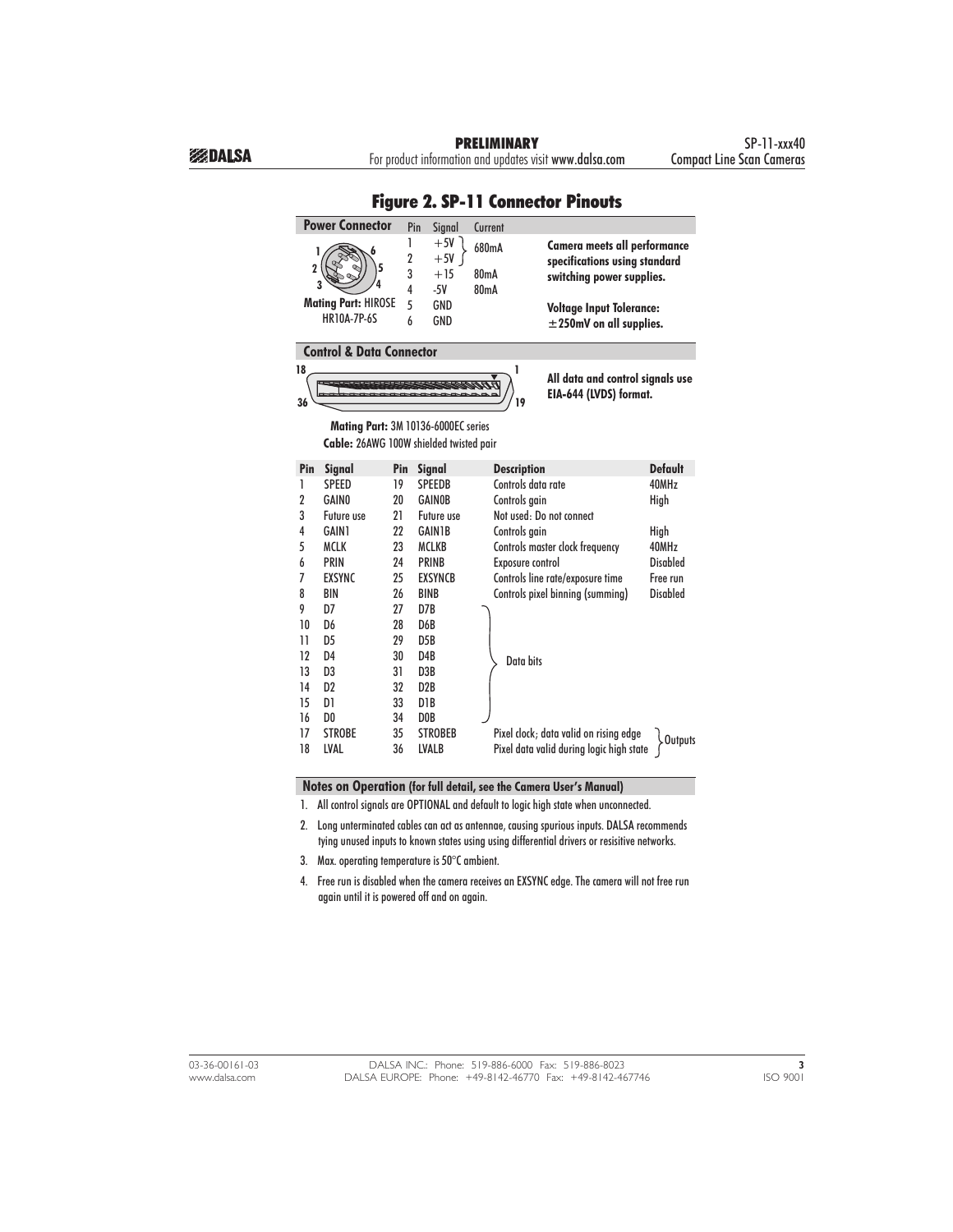### Figure 3. Mechanical Dimensions

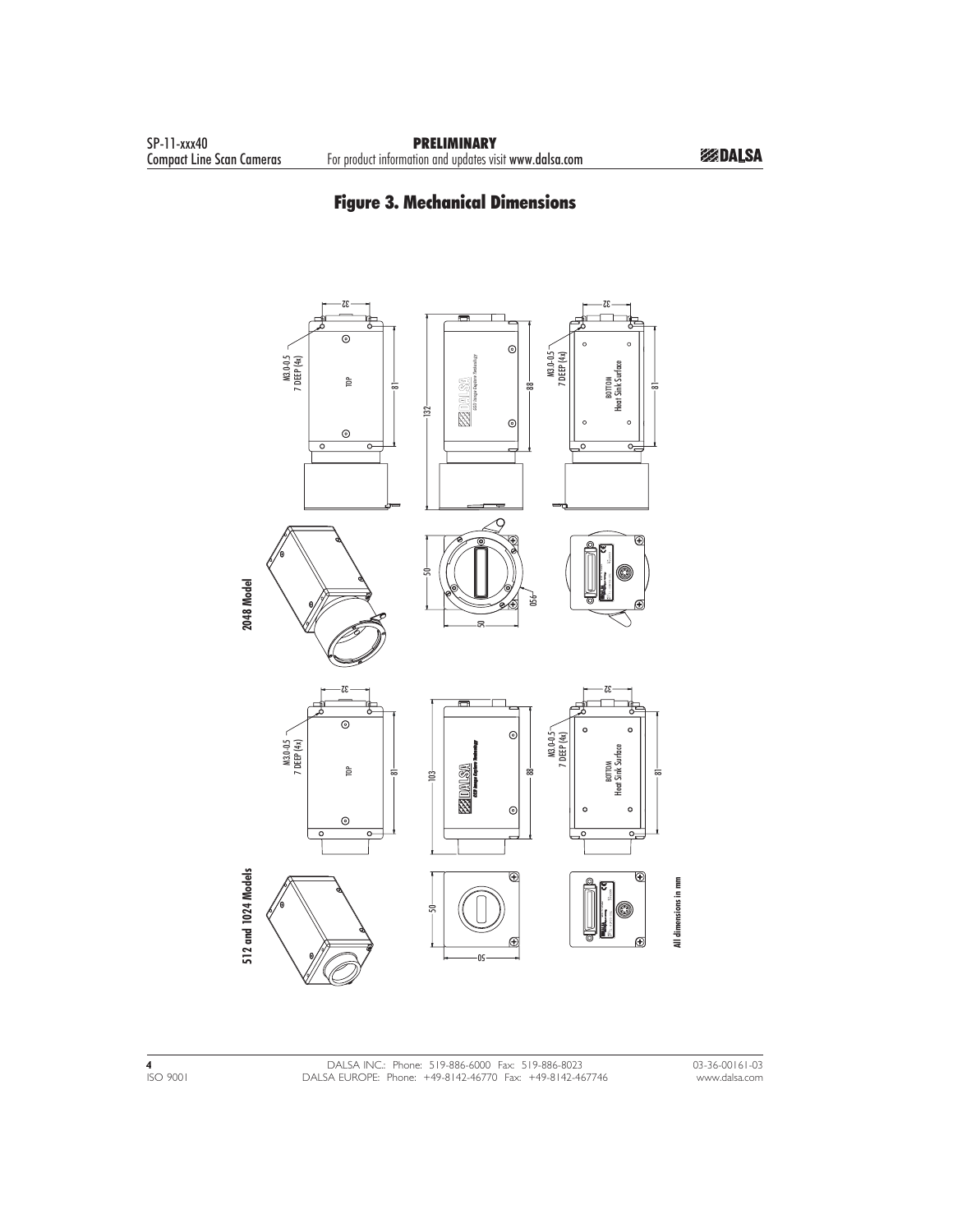For product information and updates visit www.dalsa.com

| <b>Calibration Conditions</b>           | <b>Units</b>            | <b>Setting</b> | <b>Range</b>           |                |      |                 |                | <b>Notes</b>   |
|-----------------------------------------|-------------------------|----------------|------------------------|----------------|------|-----------------|----------------|----------------|
|                                         |                         |                | Min.                   | Max.           |      |                 |                |                |
| Data Rate                               | <b>MHz</b>              | 40             | 40                     | 40             |      |                 |                |                |
| Line Rate                               | kHz                     | 3.5            | 3.5                    | 3.5            |      |                 |                |                |
| Saturation Output Amplitude             | DN                      | 246            | 240                    | 254            |      |                 |                |                |
| Saturation Light Intensity              | $\mu$ W/cm <sup>2</sup> | 21             |                        |                |      |                 |                | $\overline{2}$ |
| Responsivity                            | $DN/(n]/cm^2)$          | 40             | 39                     | 41             |      |                 |                |                |
| +15 Input Voltage                       | Volts                   | 15.0           | 14.9                   | 15.1           |      |                 |                |                |
| Input Voltage<br>$+5$                   | Volts                   | 5.0            | 4.9                    | 5.1            |      |                 |                |                |
| -5<br>Input Voltage                     | <b>Volts</b>            | $-5.0$         | $-5.1$                 | $-4.9$         |      |                 |                |                |
| Ambient Temperature                     | °C                      | 25             | 22                     | 28             |      |                 |                |                |
| <b>Calibration Mode</b>                 |                         | Default        |                        |                |      |                 |                | $\overline{4}$ |
| <b>Operating Ranges</b>                 | <b>Units</b>            |                | Min.                   | Max.           |      |                 |                |                |
| Data Rate                               | <b>MHz</b>              |                | 20                     | 40             |      |                 |                |                |
| Line Rate 2048 resolution               | kHz                     |                | 0.3                    | 18.8           |      |                 |                |                |
| Line Rate 1024 resolution               | <b>kHz</b>              |                | 0.3                    | 36.8           |      |                 |                |                |
| Line Rate 0152 resolution               | kHz                     |                | 0.3                    | 70.4           |      |                 |                |                |
| Temperature                             | $^{\circ}$ C            |                | $\mathbf 0$            | 50             |      |                 |                |                |
| +15 Input Voltage                       | Volts                   |                | 14.5                   | 15.5           |      |                 |                |                |
| +5 Input Voltage                        | Volts                   |                | 4.75                   | 5.25           |      |                 |                |                |
| -5 Input Voltage                        | Volts                   |                | $-5.25$                | $-4.75$        |      |                 |                |                |
| Responsivity                            | $DN/(n]/cm^2)$          |                | 5                      | 40             |      |                 |                | 5              |
| Nominal Gain Range                      |                         |                | $\mathsf{I}\mathsf{x}$ | 8x             |      |                 |                | 5              |
| <b>Specification</b>                    | <b>Units</b>            |                | <b>Min Gain</b>        |                |      | <b>Max Gain</b> |                | <b>Notes</b>   |
|                                         |                         | Min.           | Typ.                   | Max.           | Min. | Typ.            | Max.           |                |
| Saturation Output Amplitude             | <b>DN</b>               |                |                        | 255            |      |                 | 255            |                |
| Photoresponse Non Uniformity (PRNU)     |                         |                |                        |                |      |                 |                |                |
| PRNU, Exposure Control Disabled, Global | <b>DN</b>               |                | 6                      | 4              |      | $\overline{7}$  | 16             | $\mathbf{I}$   |
| PRNU, Exposure Control Enabled, Global  | <b>DN</b>               |                | 9                      | 18             |      | 16              | 28             | 1,6            |
| PRNU, Exposure Control Disabled, Local  | DN                      |                | $\overline{4}$         | 9              |      | 5               | 10             | $\mathbf{I}$   |
| PRNU, Exposure Control Enabled, Local   | DN                      |                | $\overline{7}$         | 4              |      | 12              | 20             | 1,6            |
| Fixed Pattern Noise (FPN)               |                         |                |                        |                |      |                 |                |                |
| FPN, Exposure Control Disabled, Global  | <b>DN</b>               |                | 0.6                    | $\overline{2}$ |      | 3               | 7              |                |
| FPN, Exposure Control Enabled, Global   | <b>DN</b>               |                | 5                      | 10             |      | $\mathbf{H}$    | 8              | 6              |
| DC Offset, Exposure Control Disabled    | <b>DN</b>               |                | $\overline{4}$         |                |      | 6               |                |                |
| DC Offset, Exposure Control Enabled     | DN                      |                | 12                     |                |      | 24              |                |                |
| Random Noise, pk-pk                     | <b>DN</b>               |                | $\overline{2}$         | 3              |      | $\overline{7}$  | 12             | 7              |
| Random Noise, rms                       | <b>DN</b>               |                | 0.5                    | 0.6            |      | 1.3             | $\overline{2}$ | 7              |
| Dynamic Range                           | Ratio                   |                | 480                    |                |      | 180             |                | $\overline{7}$ |
| Noise Equivalent Exposure (NEE)         | $p$ /cm <sup>2</sup>    |                | 100                    |                |      | 32.5            |                | $\overline{7}$ |
| Sauturation Equivalent Exposure (SEE)   | $n$ /cm <sup>2</sup>    |                | 48.4                   |                |      | 6               |                | $\overline{7}$ |
| Supply current +15V                     | mA                      |                | 65                     | 80             |      | 65              | 80             |                |
| Supply current +5V                      | mA                      |                | 600                    | 680            |      | 600             | 680            | 3              |
| Supply current -5V                      | mA                      |                | 65                     | 80             |      | 65              | 80             |                |

### Table 4. SP-11 Performance Specifications

Notes: see next page.